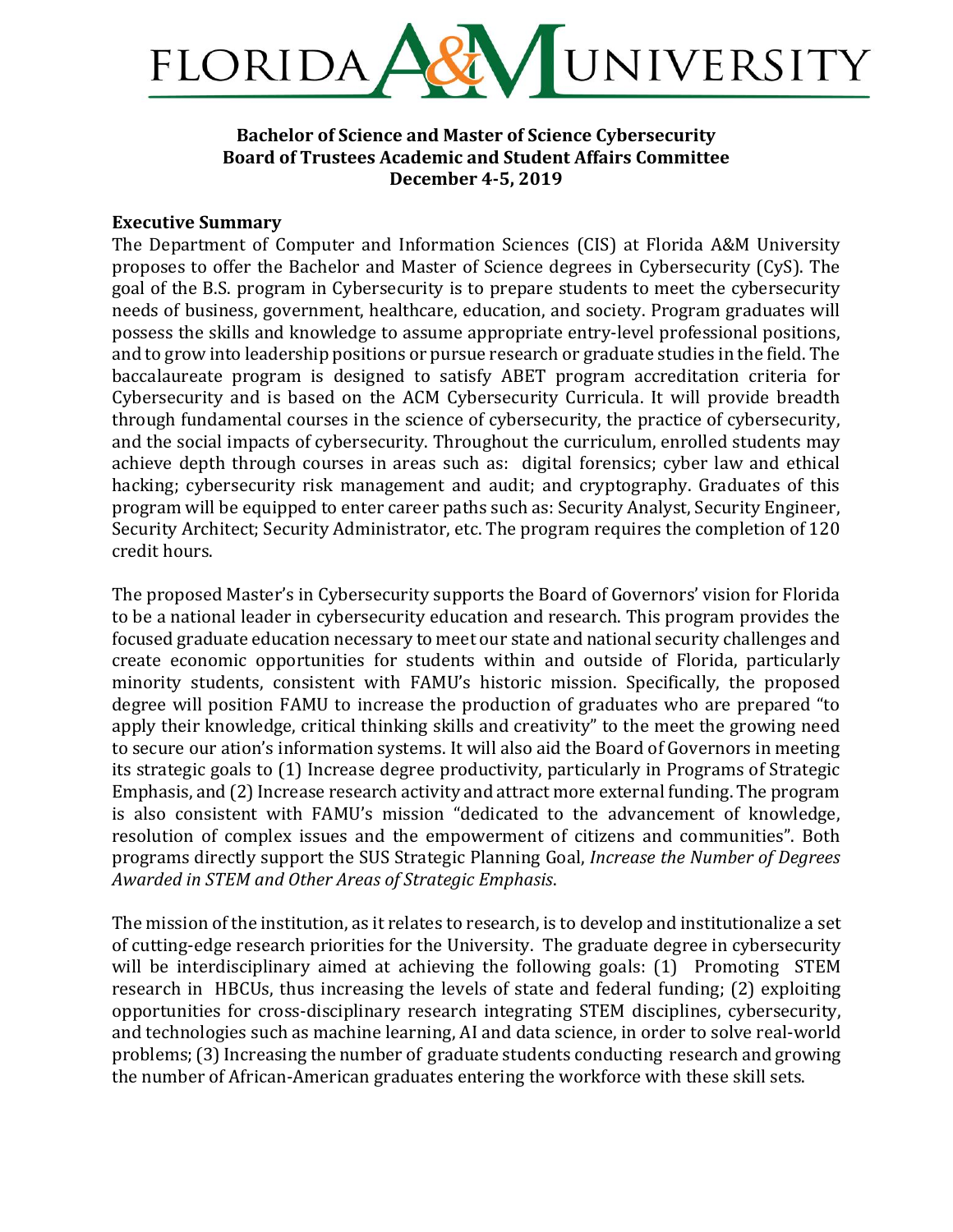Both the bachelor's and master's programs will be delivered face-to-face and online. Consideration was given to offering the two new programs as majors within the existing BS Computer Science and MS Computer Science. However, based on student and industry demand for professionals with keen knowledge of cybersecurity, program faculty and administrators determined that a stand-alone degree would add greater value to meeting workforce demand. 

### **Strategic Relevance of Proposed Program**

| <b>Department</b><br><b>Mission</b>                           | To provide fundamental knowledge and relevant experience to<br>support careers involving the application, advancement and creation<br>of computer and information technology to serve industry,<br>government, and society. |                                                                                                                                                                                                                               |  |
|---------------------------------------------------------------|-----------------------------------------------------------------------------------------------------------------------------------------------------------------------------------------------------------------------------|-------------------------------------------------------------------------------------------------------------------------------------------------------------------------------------------------------------------------------|--|
| <b>Relevant CST</b><br><b>Strategic</b><br><b>Initiatives</b> | Initiative 1:                                                                                                                                                                                                               | Provide high quality academic experiences through<br>excellence in teaching and assessment of student<br>learning.                                                                                                            |  |
|                                                               | Goal 1:                                                                                                                                                                                                                     | Enhance the quality of educational experience of<br>students in all degree programs.                                                                                                                                          |  |
|                                                               | <b>Strategies</b>                                                                                                                                                                                                           | 6: Develop new graduate and undergraduate degree<br>programs.<br>9: Increase distance learning course offerings.                                                                                                              |  |
| Relevant                                                      | Priority 1:                                                                                                                                                                                                                 | <b>Exceptional Student Experience</b>                                                                                                                                                                                         |  |
| <b>FAMU</b>                                                   | Goal 1.                                                                                                                                                                                                                     | Goal 1: Enhance pathways to degree attainment.                                                                                                                                                                                |  |
| <b>Strategic</b><br><b>Priorities</b>                         | Goal 4.                                                                                                                                                                                                                     | Increase the number of students graduating from<br>programs in areas of high employer demand.                                                                                                                                 |  |
| <b>SUS Goals</b>                                              | Teaching<br>&<br>Learning                                                                                                                                                                                                   | Increase the Number of Degrees Awarded in STEM and<br>Other Areas of Strategic Emphasis.<br>Increase Degree Productivity and Program Efficiency.<br>Strengthen Quality & Reputation of Academic<br>Programs and Universities. |  |
| <b>SUS</b><br><b>Performance</b><br><b>Funding</b>            | Metric 1:<br>Percent of bachelor's graduates enrolled or employed<br>(\$25,000+) in the U.S. one year after graduation.<br>Median wages of bachelor's graduates employed full-<br>Metric 2:                                 |                                                                                                                                                                                                                               |  |
| <b>Metrics</b><br><b>Impacted</b>                             | Metric 8:                                                                                                                                                                                                                   | time one year after graduation<br>Graduate degrees awarded within programs of<br>strategic emphasis.                                                                                                                          |  |

#### **Table A. Strategic Relevance of Proposed Program**

#### **Workforce Demand for Cybersecurity Professionals**

In today's job markets, cybersecurity jobs are skyrocketing and the chronic national shortage of minority professionals in computing remains. Cybersecurity presents an economic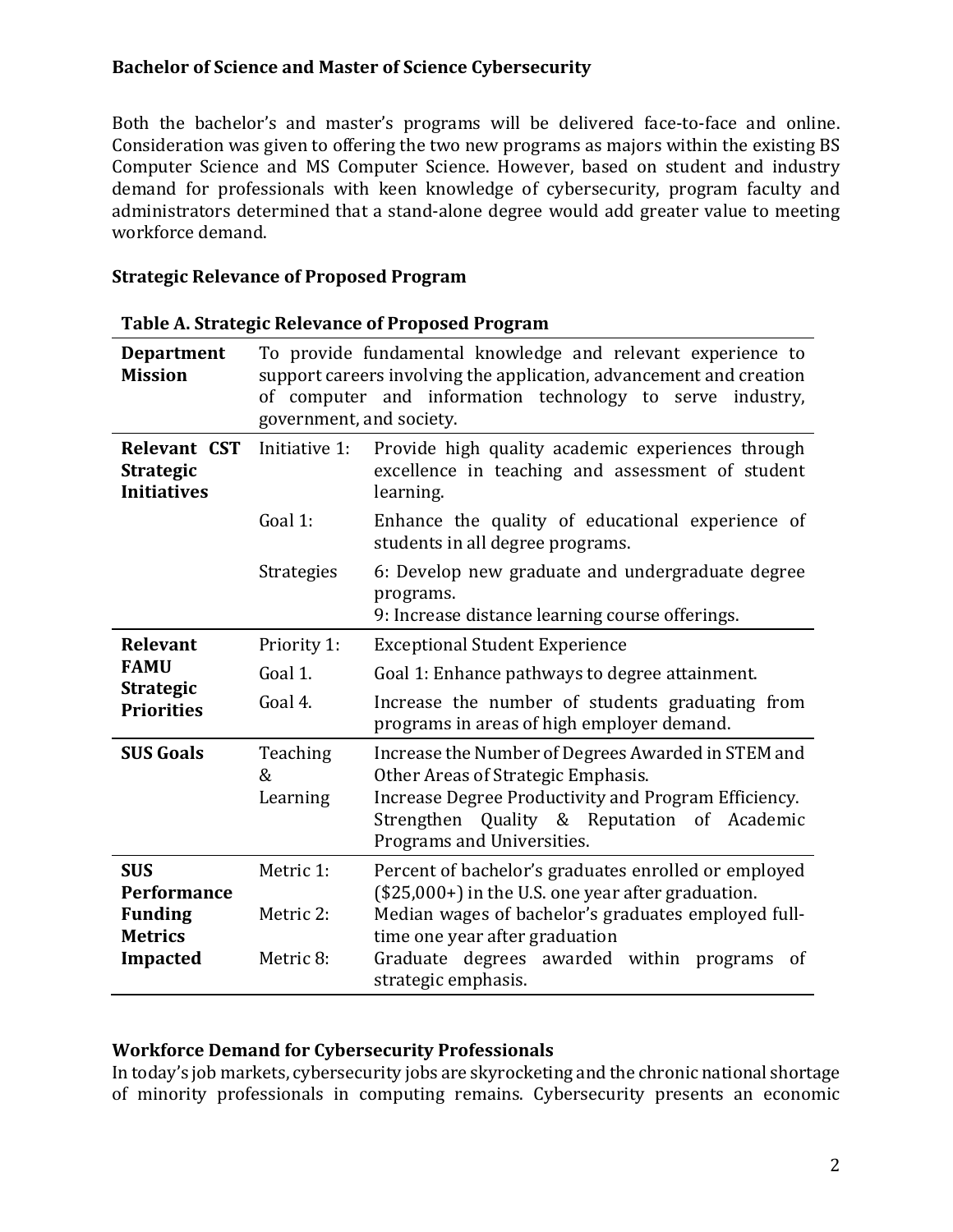opportunity for female and minority students; however, the minimum requirements for many jobs require professional or advanced experience. The mission of Florida A&M University in meeting the educational needs of African Americans and other minorities, combined with over 130 years of experience in nurturing minorities, gives the University a unique opportunity to address and successfully ameliorate this national problem. The introduction of the cybersecurity program at FAMU, will position the State of Florida to show significant gains in the production of minority cybersecurity professionals.

FAMU's MS Cybersecurity will prepare and encourage more minority students to earn graduate degrees and enter these job markets. National trends show a dramatic rise in cybersecurity degree programs, motivated by a critical workforce shortage, exacerbated by an increasing frequency and sophistication of attacks on society and institutions. The 2018 Cybersecurity Workforce Study (https://www.isc2.org/Research/Workforce-Study), reports a global shortage of 2.93 million cybersecurity professionals and, because of existing cyber workforce shortage, over 60% of the companies polled felt a heightened risk of cyberattack. Respondents felt the need for improved skills for entry-level cybersecurity professionals, coupled with employer commitments to continued professional development for cvbersecurity personnel. The study found that cybersecurity professionals make about \$85K per year, on average; those with security certifications have an average salary of \$88K, while those without earn much less—about \$67K, on average. The US Bureau of Labor Statistics projected median pay of \$95,500 per year, with an annual growth rate of 28% during the period 2016-26.

To address the need for cybersecurity professionals within the state, the Florida Center for Cybersecurity  $(FC<sup>2</sup>)$  was launched with the goal of making Florida the national leader in cybersecurity education. To date, FC<sup>2</sup>, renamed CyberFlorida, has stimulated collaboration amongst the 12 SUS institutions resulting in cross-institutional research and sharing of educational resources. The proposed program has been influenced by these collaborations and work on the SUS Advisory Council to CyberFlorida. FAMU anticipates contributing to this body of work with the approval of the proposed degrees.

# **Student Demand**

Demand for cybersecurity courses at FAMU has grown. In the last two academic years, over 270 students enrolled in the cybersecurity courses either as part of a requirement to complete a certificate in cybersecurity or as electives for other majors within the department. Despite a decades-long national goal of achieving a fully inclusive workforce, minorities, in particular African Americans, remain highly underrepresented in the fields of science and engineering and especially underrepresented in computer science and cybersecurity. The introduction of the undergraduate and graduate programs in Cybersecurity at FAMU will help to address this need.

Nationwide, universities are expanding program offerings in cybersecurity. The prospects of FAMU acquiring funding from NSF, DHS, and NSA are high, and these funds can assist in attracting an increasing number of minority and female graduate students to study cybersecurity at FAMU. Cybersecurity provides a unique STEM experience that prepares graduate students for job opportunities in government, academic, and private sector.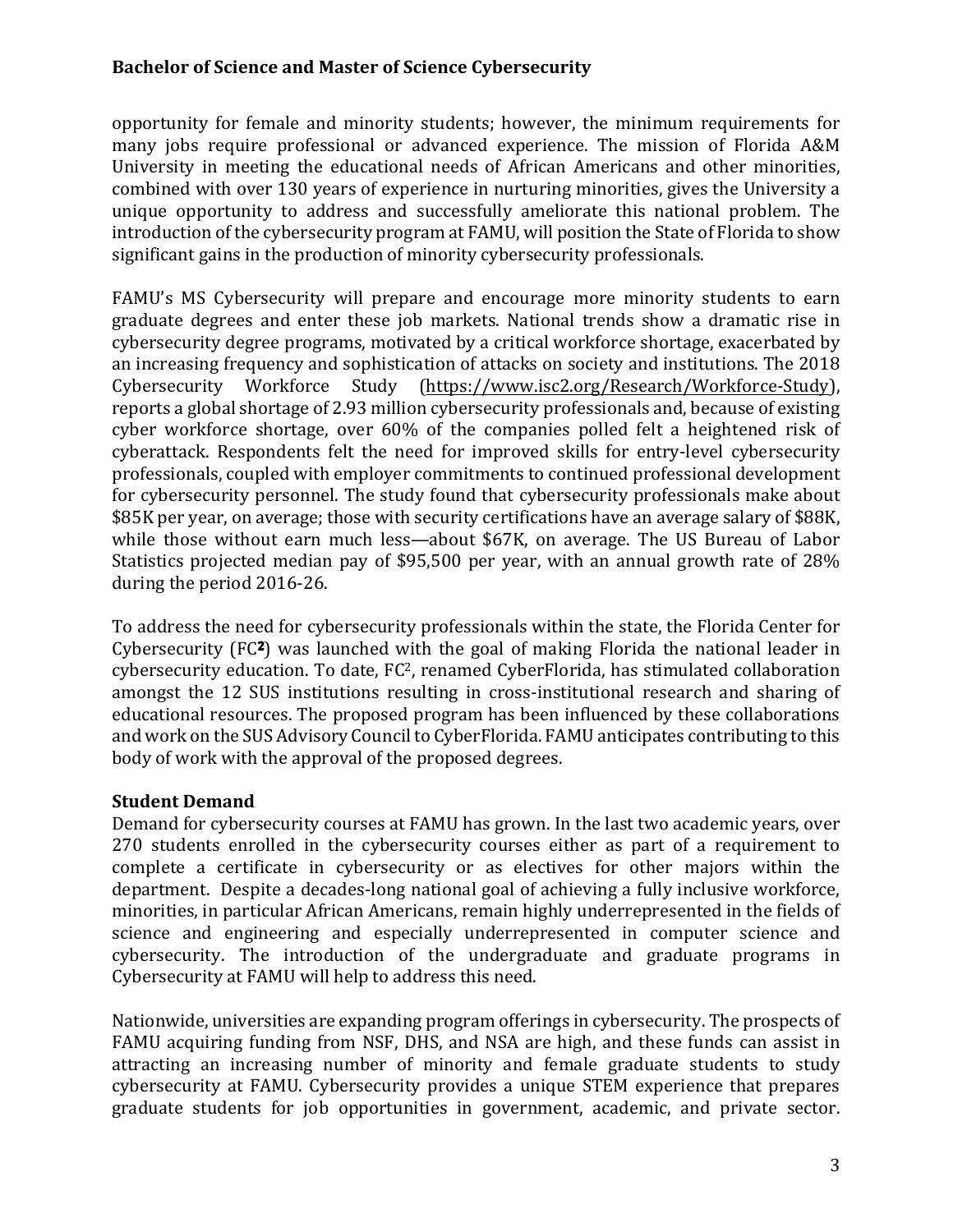According to ZipRecruiter.com, job postings for Cybersecurity Specialists increased over 400% in both healthcare and finance and 280% in government within a one-year period ending March 2018. Given the steadily increasing demand for people with cybersecurity knowledge, skills, and abilities, a degree in cybersecurity will position our students to help meet the demand. Cybersecurity is emerging as an essential component of many academic disciplines. Having cybersecurity programs at FAMU increases the university's capacity to meet this critical need.

## **Initial Enrollment Projections**

|                   | <b>Bachelors</b> | <b>Masters</b> |
|-------------------|------------------|----------------|
| Year One          | 12               |                |
| Year Two          | 24               | 14             |
| <b>Year Three</b> | 32               | 17             |
| Year Four         | 42               | 21             |
| Year Five         | 46               | 25             |

# **Current Successes**

FAMU carries the designation of National Center of Academic Excellence in Cyber Defense Education. The designation recognizes the strength of the cyber security certificate curriculum, which was shown to map to the NICE framework. The FAMU Center for Cybersecurity was established in 2008 (as FAMU Center for Secure Computing and Information Assurance (FCSCIA)) for the promotion of cybersecurity education, research and outreach. Since its inception in 2004, the cybersecurity certificate program has expanded to a cybersecurity minor for non-CIS majors, and cybersecurity certificates for CIS majors (CS, IT and IS). The CIS Department has amassed a solid record of research by undergraduate and graduate students. CIS faculty have successfully collaborated on CyberFlorida seed-funding grants with FSU, UWF and UNF.

Recognizing that as technology advances and the world becomes increasingly informationdriven, the demand for cybersecurity professionals continues to increase and the tasks of cybersecurity become progressively more challenging. In response to this national need, the University established the Florida A&M University Center for Cybersecurity (FCCS), which is housed in the Department of Computer and Information Sciences (CIS). FCCS promotes, coordinates, and implements education, research and innovation in cybersecurity. The core objectives and purpose of FCCS include:

- Ensure that the cybersecurity curriculum aligns with standards defined by the NSA/DHS National Centers of Academic Excellence in Cyber Defense (CAE-CD) program
- Increase minority participation in cybersecurity related careers.
- Support university initiatives and projects in cybersecurity.
- Maintain a program of research in cybersecurity.
- Serve as a community, regional and national resource for educational institutions, small businesses, and the general population.

## **Resources**